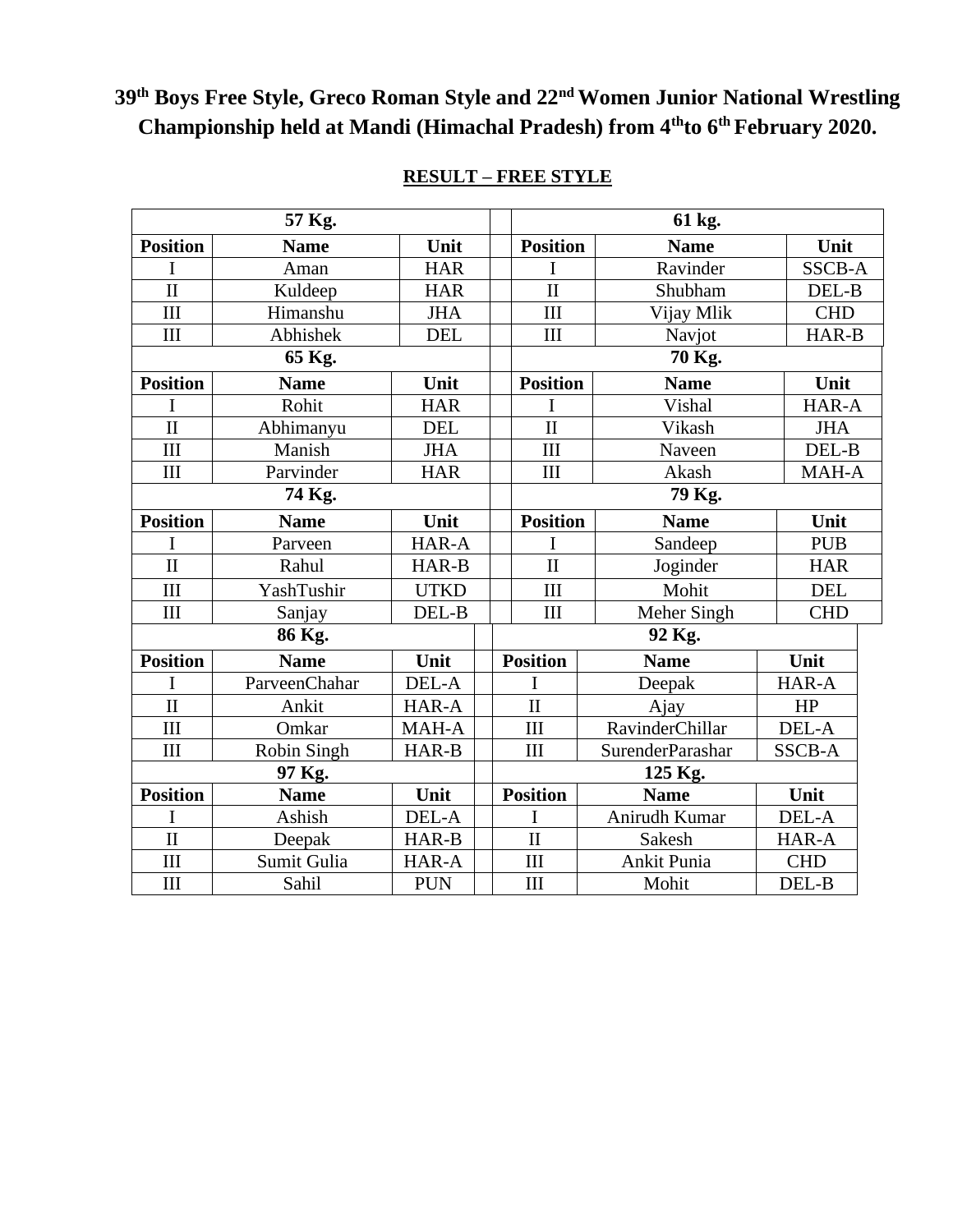### **39th Boys Free Style , Greco Roman Style and 22nd Women Sub-Junior National Wrestling Championship to be held at Mandi (Himachal Pradesh) From 4th February to 6th February 2020**

|                         | 55Kg.           |               | 60 kg.              |                  |               |  |  |
|-------------------------|-----------------|---------------|---------------------|------------------|---------------|--|--|
| <b>Position</b>         | <b>Name</b>     | Unit          | <b>Position</b>     | <b>Name</b>      | Unit          |  |  |
| I                       | AnupYadav       | <b>UP</b>     | I                   | Pravesh          | DEL-A         |  |  |
| $\overline{\rm II}$     | Vikas           | <b>HAR</b>    | $\overline{\rm II}$ | Vijay            | HAR-A         |  |  |
| III                     | Harsh Rana      | <b>DEL</b>    | III                 | Sonu             | <b>SSCB-A</b> |  |  |
| III                     | Sandeep         | <b>SSCB</b>   | III                 | Amit             | HAR-B         |  |  |
|                         | 63 Kg.          |               |                     | 67 Kg.           |               |  |  |
| <b>Position</b>         | <b>Name</b>     | Unit          | <b>Position</b>     | <b>Name</b>      | Unit          |  |  |
|                         | Honeypal Singh  | <b>PUN</b>    | I                   | Deepak           | <b>DEL</b>    |  |  |
| $\overline{\rm II}$     | Raman           | HAR-A         | $\overline{\rm II}$ | Sachin           | <b>SSCB</b>   |  |  |
| $\overline{III}$        | Deepak          | <b>SSCB-A</b> | III                 | Swarup           | <b>MAH</b>    |  |  |
| III                     | Neeraj          | DEL-A         | III                 | Dil Mohabat      | <b>HAR</b>    |  |  |
|                         | 72 Kg.          |               | 77 Kg.              |                  |               |  |  |
| <b>Position</b>         | <b>Name</b>     | Unit          | <b>Position</b>     | <b>Name</b>      | Unit          |  |  |
| I                       | Vikas           | HAR-A         | I                   | Varun            | DEL-A         |  |  |
| $\mathbf{I}$            | AakashYadav     | <b>MP</b>     | $\overline{\rm II}$ | Rajendra Gurjar  | <b>MP</b>     |  |  |
| III                     | Rahul           | <b>SSCB-A</b> | III                 | Sachin Kumar     | <b>UP</b>     |  |  |
| III                     | Ravi Kumar      | DEL-A         | III                 | Deepak           | <b>SSCB-A</b> |  |  |
|                         | 82 Kg.          |               | 87 Kg.              |                  |               |  |  |
| <b>Position</b>         | <b>Name</b>     | Unit          | <b>Position</b>     | <b>Name</b>      | Unit          |  |  |
| I                       | Ravi Malik      | <b>SSCB</b>   | I                   | Monu Jaglan      | HAR-B         |  |  |
| $\mathbf{I}$            | Rohit           | <b>HAR</b>    | $\overline{\rm II}$ | Hussen Mulla     | <b>KTK</b>    |  |  |
| $\overline{\hbox{III}}$ | Neeraj          | <b>CHD</b>    | III                 | Vishu Mor        | <b>CHD</b>    |  |  |
| III                     | Sanjeet         | <b>SSCB</b>   | III                 | Abdul Rehman     | <b>PUN</b>    |  |  |
|                         | 97 Kg.          |               | 130 Kg.             |                  |               |  |  |
| <b>Position</b>         | <b>Name</b>     | Unit          | <b>Position</b>     | <b>Name</b>      | Unit          |  |  |
| I                       | Nitesh          | HAR-A         | I                   | Sonu             | <b>CHD</b>    |  |  |
| $\mathbf{I}$            | Narinder Cheema | <b>PUN</b>    | $\mathbf{I}$        | SurajGulia       | DEL-A         |  |  |
| III                     | Deepanshu       | <b>SSCB-A</b> | III                 | Sanjay           | HAR-B         |  |  |
| III                     | Yatiender       | <b>UP</b>     | III                 | Lakhwinder Singh | <b>PUN</b>    |  |  |

#### **RESULT – GRECO ROMAN STYLE**